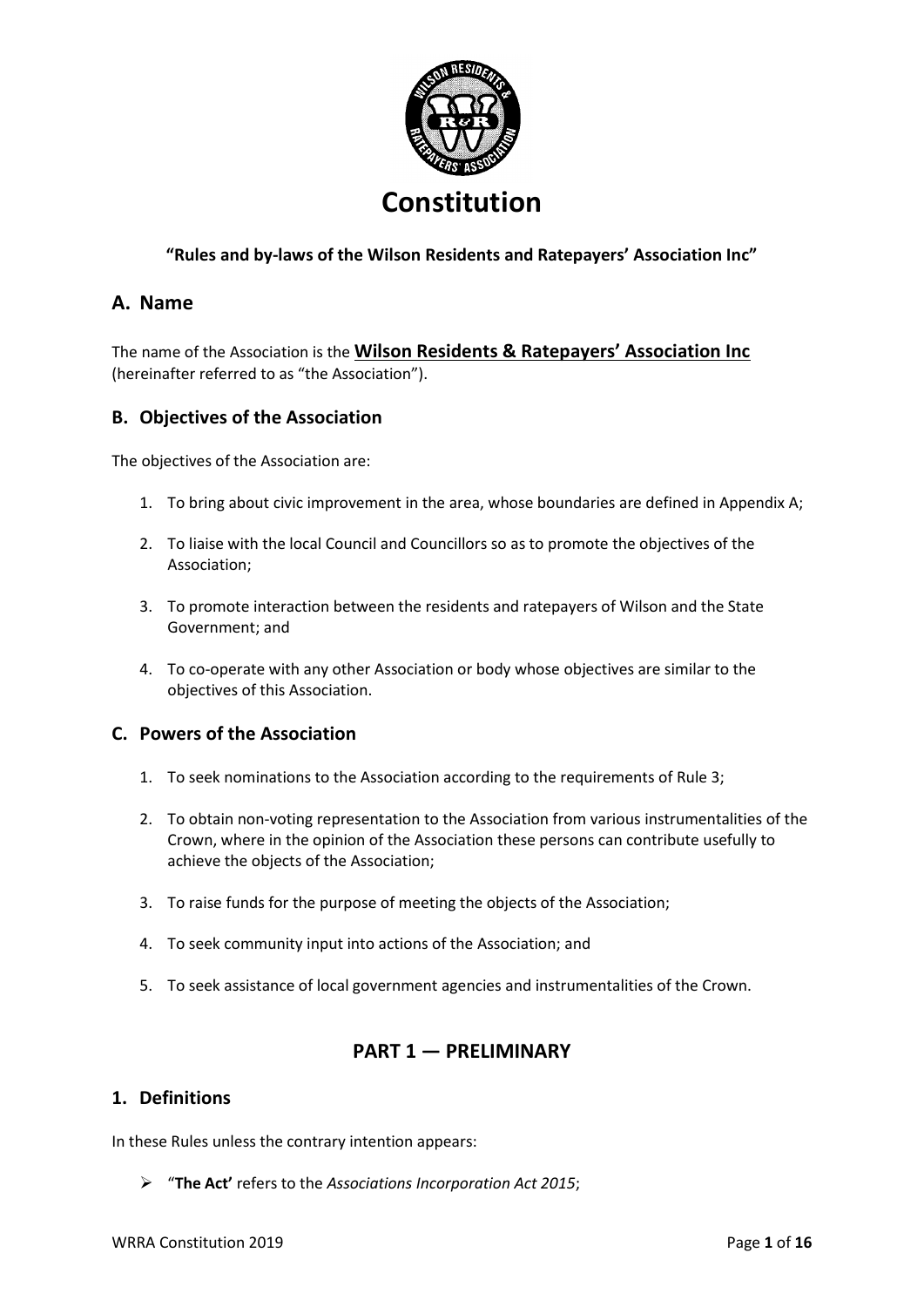- ➢ "**Committee member**" means a member of the committee;
- ➢ "**Executive Committee**" means the group of persons who hold Office Bearer positions, as listed in rule 7;
- ➢ A "**Chair**" may be nominated by the President to preside over meetings in place of the President as described in Rule 13.4.
- $\triangleright$  "**Financial year**" shall be from the 1<sup>st</sup> of July and end on the 30<sup>th</sup> of June annually;
- ➢ "**Financial records**" includes
	- (a) invoices, receipts, orders for the payment of money, bills of exchange, cheques, promissory notes and vouchers; and
	- (b) documents of prime entry; and
	- (c) working papers and other documents needed to explain
		- o the methods by which financial statements are prepared; and
		- o adjustments to be made in preparing financial statements;
- ➢ "**Financial statements**" means the financial statements in relation to the Association required under Part 5 Division 3 of the Act;
- ➢ **Grievance procedure** means the procedures set out in rules 8 and 9;
- ➢ "**Member**" means a person (including a body corporate) who is an ordinary member or an associate member of the Association;
- ➢ "**Ordinary committee member**" means a committee member who is not an office bearer of the Association under rule 14.2;
- ➢ **Party to a dispute** includes a person
	- o who is a party to the dispute; and
	- o who ceases to be a member within 6 months before the dispute has come to the attention of each party to the dispute.
- ➢ "**Register of members**" means the register of members referred to in section 53 of the Act;
- ➢ "**Special general meeting**" means a general meeting of the Association other than the annual general meeting.

# **PART 2 — ASSOCIATION TO BE NOT FOR PROFIT BODY**

## **2. Not-for-profit body**

2.1 The property and income of the Association must be applied solely towards the promotion of the objects or purposes of the Association and no part of that property or income may be paid or otherwise distributed, directly or indirectly, to any member, except in good faith in the promotion of those objects or purposes.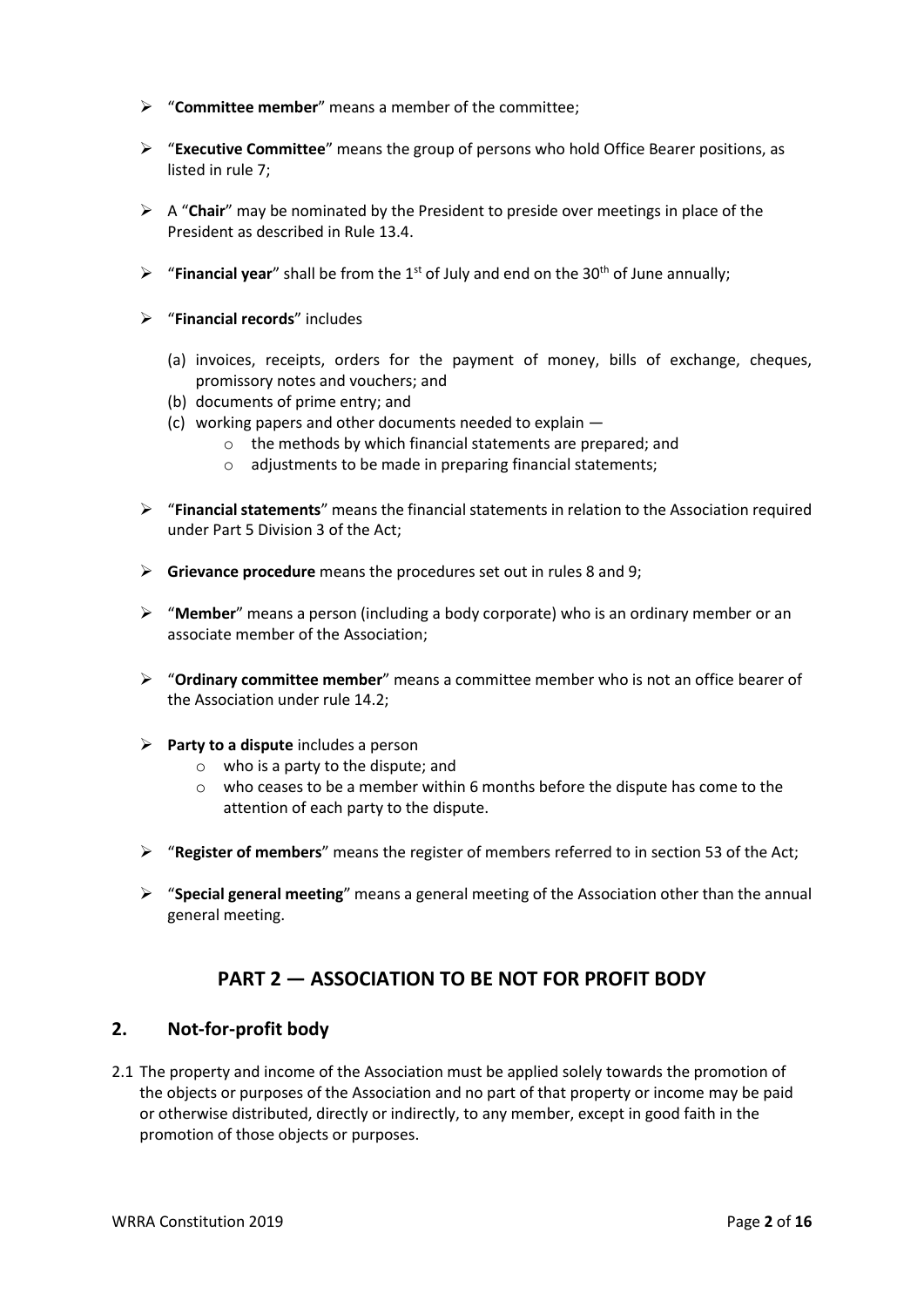- 2.2 A payment may be made to a member out of the funds of the Association only if it is authorised under sub-rule 2.3.
- 2.3 A payment to a member out of the funds of the Association is authorised if it is  $-$ 
	- (a) the payment in good faith to the member as reasonable remuneration for any services provided to the Association, or for goods supplied to the Association, in the ordinary course of business; or
	- (b) the reimbursement of reasonable expenses properly incurred by the member on behalf of the Association.

# **PART 3 — MEMBERS**

#### **3 Membership of the Association**

- 3.1 Membership is open to any person who has attained the age of Eighteen (18) years and who is a resident or property owner in the area referred to in Appendix A.
- 3.2 An applicant for membership of the Association becomes a member when
	- (a) the committee accepts the application; and
	- (b) the applicant pays the annual subscription fee.
- 3.3 The annual subscription shall fall due and shall be set at each Annual General Meeting.
- 3.4 A person wishing to become a member shall subscribe for membership by completing a membership subscription form.
- 3.5 A member is entitled to exercise all the rights and privileges of membership, including the right to vote (if applicable), and must comply with all of the obligations of membership under these rules.
- 3.6 A member of the Committee, or a member of the Association is not liable in respect of the Association.
- 3.7 The Association's current rules will be available to members via the Association's website.

## **4 Register of Members**

- 4.1 The Treasurer shall keep a register of members recording the full name, address, date of entry and receipt number of each. Additional information such as contact details (Phone, E-Mail) may be kept if available and at the Treasurer's discretion.
- 4.2 Any change to the register must be recorded by the next committee meeting, after the change occurs.
- 4.3 The format and underlying mechanism of the register is at the discretion of the Treasurer and may be electronic, however, a paper copy must be able to be produced upon request.
- 4.4 A list of members can be made available upon request for perusal by any financial member. Any request shall be in writing, setting out the reasons for the request.
- 4.5 No written list shall be given without approval of the Executive Committee.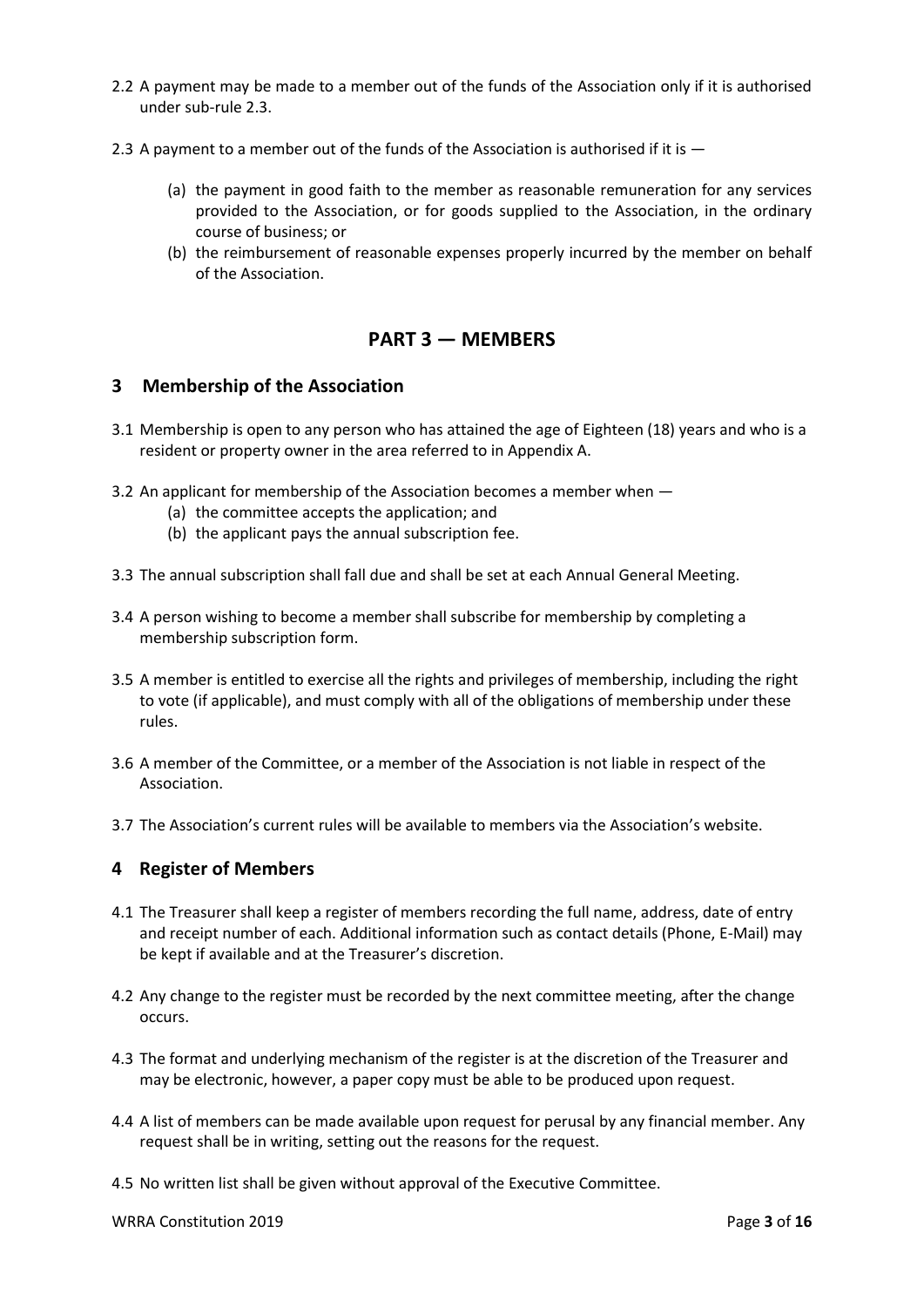# **5. Cessation of Membership**

- 5.1 A person ceases to be a member when any of the following takes place  $-$ 
	- (a) The person dies; or
	- (b) the person resigns from the Association; or
	- (c) the person is expelled from the Association under rule 6.5; or
	- (d) the person fails to pay fees in accordance with rule 3.2.

# **PART 4 — DISCIPLINARY ACTION, DISPUTES AND MEDIATION**

#### **6 Suspension or expulsion**

- 6.1 The committee may decide to suspend a member's membership or to expel a member from the Association if
	- a) the member contravenes any of these rules; or
	- b) the member acts detrimentally to the interests of the Association.
- 6.2 The secretary must give the member written notice of the proposed suspension or expulsion at least 28 days before the committee meeting at which the proposal is to be considered by the committee.
- 6.3 The notice given to the member must state
	- a) when and where the committee meeting is to be held; and
	- b) the grounds on which the proposed suspension or expulsion is based; and
	- c) that the member, or the member's representative, may attend the meeting and will be given a reasonable opportunity to make written or oral (or both written and oral) submissions to the committee about the proposed suspension or expulsion;
- 6.4 At the committee meeting, the committee must
	- a) give the member, or the member's representative, a reasonable opportunity to make written or oral (or both written and oral) submissions to the committee about the proposed suspension or expulsion; and
	- b) give due consideration to any submissions so made; and
	- c) decide whether or not to suspend the member's membership and, if the decision is to suspend the membership, the period of suspension; or
	- d) whether or not to expel the member from the Association.
- 6.5 A decision of the committee to suspend the member's membership or to expel the member from the Association takes immediate effect.
- 6.6 The committee must give the member written notice of the committee's decision, and the reasons for the decision, within 7 days after the committee meeting at which the decision is made.
- 6.7 A member whose membership is suspended or who is expelled from the Association may, within 14 days after receiving notice of the Committee's decision under rule 6.5, give written notice to the secretary requesting the appointment of a mediator under rule 11.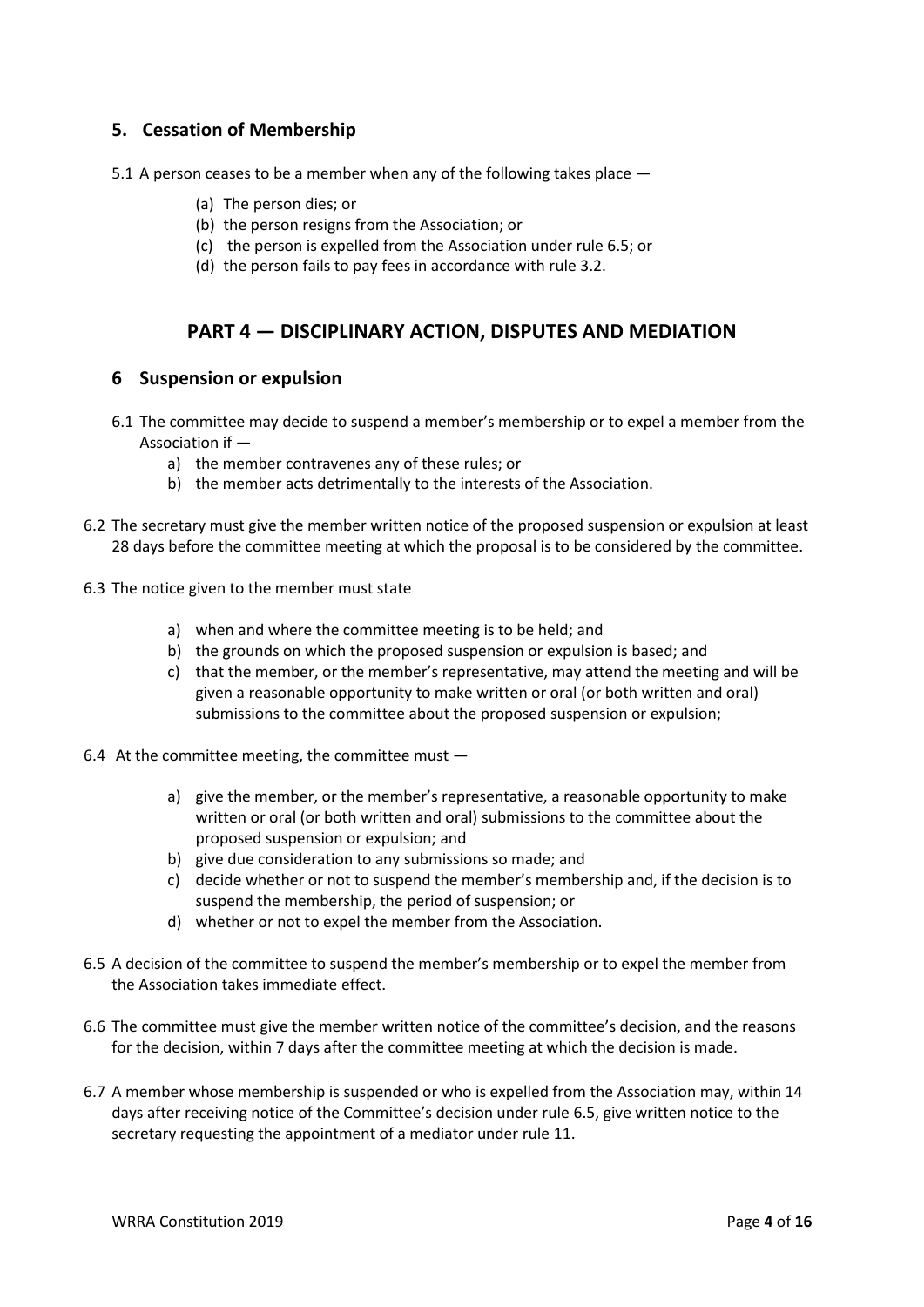6.8 If notice is given under rule 6.7, the member who gives the notice and the committee are the parties to the mediation.

# **7 Consequences of suspension**

- 7.1 During the period a member's membership is suspended, the member -
	- (a) loses any rights (including voting rights) arising as a result of membership; and
	- (b) is not entitled to a refund, rebate, relief or credit for membership fees paid, or payable, to the Association.
- 7.2 When a member's membership is suspended, the secretary must record in the register of members:
	- a) that the member's membership is suspended; and
	- b) the date on which the suspension takes effect; and
	- (c) the period of the suspension.
- 7.3 When the period of the suspension ends, the secretary must record in the register of members that the member's membership is no longer suspended.

# **8. Resolving disputes**

- 8.1 The procedure set out in this section applies to disputes
	- (a) between members; or
	- (b) between one or more members and the Association.
- 8.2 The parties to a dispute must attempt to resolve the dispute between themselves within 14 days after the dispute has come to the attention of each party.
- 8.3 If the parties to a dispute are unable to resolve the dispute between themselves within the time required by rule 8.2, any party to the dispute may start the grievance procedure by giving written notice to the secretary of;
	- (a) the parties to the dispute; and
	- (b) the matters that are the subject of the dispute.
- 8.4 Within 28 days after the secretary is given the notice, a committee meeting must be convened to consider and determine the dispute.
- 8.5 The secretary must give each party to the dispute written notice of the committee meeting at which the dispute is to be considered and determined at least 7 days before the meeting is held.
- 8.6 The notice given to each party to the dispute must state
	- a) when and where the committee meeting is to be held; and
	- b) that the party, or the party's representative, may attend the meeting and will be given a reasonable opportunity to make written or oral (or both written and oral) submissions to the committee about the dispute.
- 8.7 If the dispute is between one or more members and the Association; and any party to the dispute gives written notice to the secretary stating that the party
	- a) does not agree to the dispute being determined by the committee; and
	- b) requests the appointment of a mediator under rule 11,

the committee must not determine the dispute.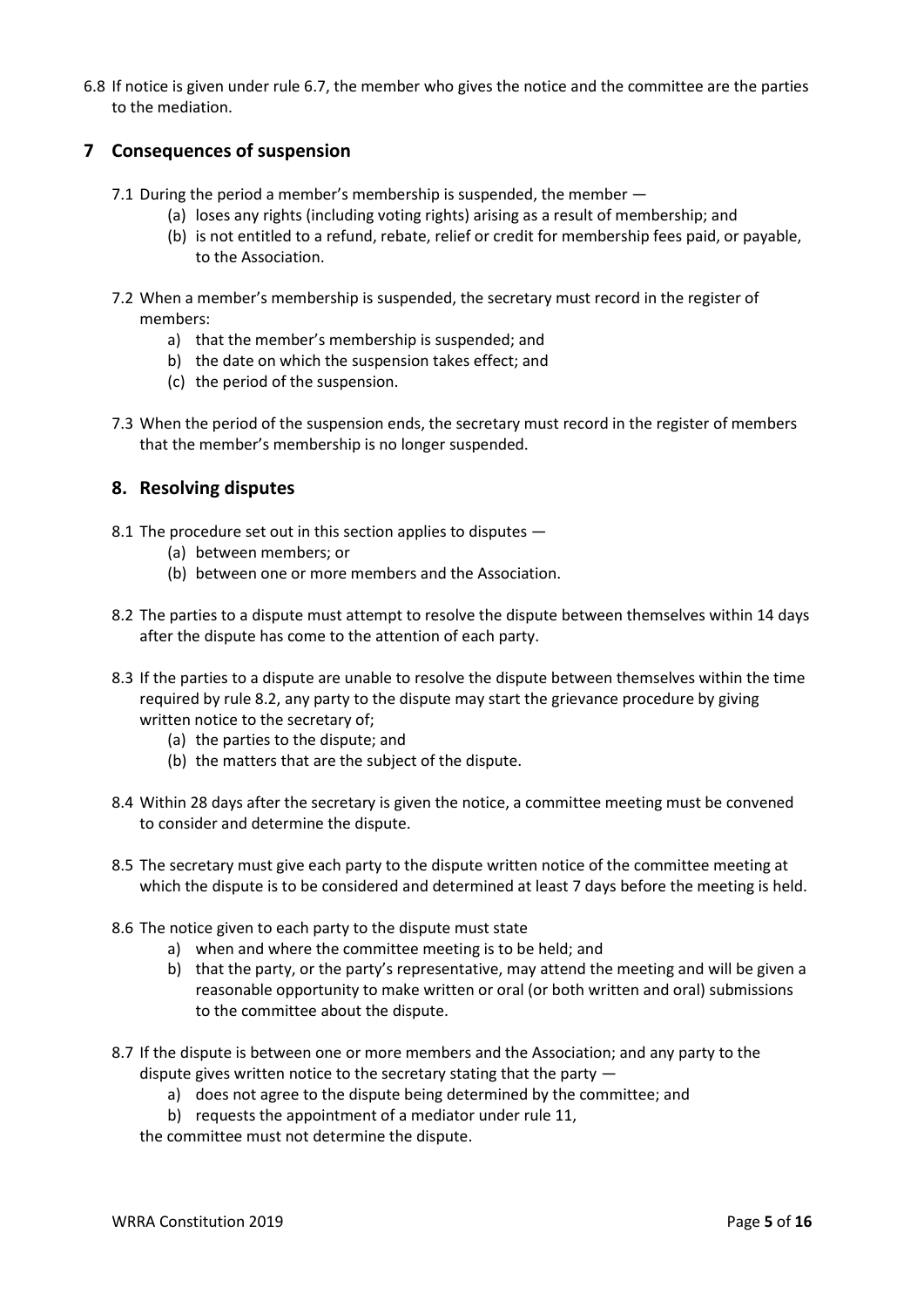# **9 Determination of dispute by committee**

- 9.1 At the committee meeting at which a dispute is to be considered and determined, the committee must:
	- a) give each party to the dispute, or the party's representative, a reasonable opportunity to make written or oral (or both written and oral) submissions to the committee about the dispute; and
	- b) give due consideration to any submissions so made; and
	- c) determine the dispute.
- 9.2 The committee must give each party to the dispute written notice of the committee's determination, and the reasons for the determination, within 7 days after the committee meeting at which the determination is made.
- 9.3 A party to the dispute may, within 14 days after receiving notice of the committee's determination under rule 9.1(c), give written notice to the secretary requesting the appointment of a mediator under rule 11.
- 9.4 If notice is given under rule 9.3, each party to the dispute is a party to the mediation.

## **10 Mediation**

10.1 This section applies if written notice has been given to the secretary requesting the appointment of a mediator;

- (a) by a member under rule 9.3; or
- (b) by a party to a dispute under rule 8.7(b) or 9.3.

10.2 If this section applies, a mediator must be chosen or appointed under rule 11.

# **11 Appointment of mediator**

- 11.1 The mediator must be a person chosen -
	- (a) if the appointment of a mediator was requested by a member under rule 6.7  $-$  by agreement between the Member and the committee; or
	- (b) if the appointment of a mediator was requested by a party to a dispute under rule 8.7(b) or 9.3 — by agreement between the parties to the dispute.
- 11.2 If there is no agreement for the purposes of rule 11.1(a) or (b), then, subject to rules 11.3 and 11.4, the committee must appoint the mediator.
- 11.3 The person appointed as mediator by the committee must be a person who acts as a mediator for another not-for-profit body, such as a community legal centre, if the appointment of a mediator was requested by —
	- (a) a member under rule 6.7; or
	- (b) a party to a dispute under rule 8.7(b); or
	- (c) a party to a dispute under rule 9.3 and the dispute is between one or more members and the Association.

11.4 The person appointed as mediator by the committee may be a member or former member of the Association but must not —

- (a) have a personal interest in the matter that is the subject of the mediation; or
- (b) be biased in favour of or against any party to the mediation.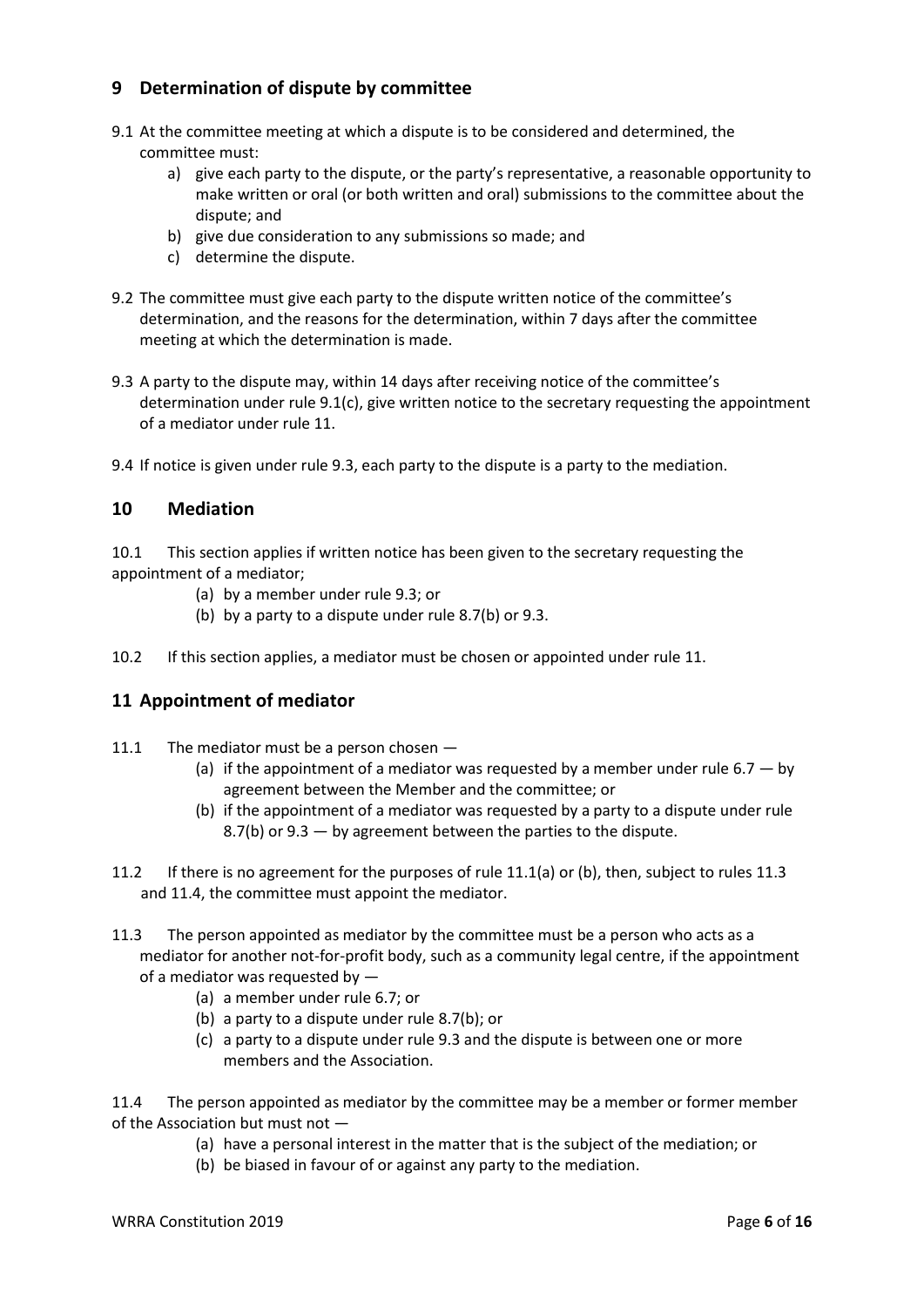# **12 Mediation process**

- 12.1 The parties to the mediation must attempt in good faith to settle the matter that is the subject of the mediation.
- 12.2 Each party to the mediation must give the mediator a written statement of the issues that need to be considered at the mediation at least 5 days before the mediation takes place.
- 12.3 In conducting the mediation, the mediator must
	- (a) give each party to the mediation every opportunity to be heard; and
	- (b) allow each party to the mediation to give due consideration to any written statement given by another party; and
	- (c) ensure that natural justice is given to the parties to the mediation throughout the mediation process.
- 12.4 The mediator cannot determine the matter that is the subject of the mediation.
- 12.5 The mediation must be confidential, and any information given at the mediation cannot be used in any other proceedings that take place in relation to the matter that is the subject of the mediation.
- 12.6 The costs of the mediation are to be paid by the party or parties to the mediation that requested the appointment of the mediator.

#### **13 If mediation results in decision to suspend or expel being revoked**

13.1 If mediation takes place because a member whose membership is suspended or who is expelled from the Association gives notice under rule 6.7; and

> a) as the result of the mediation, the decision to suspend the member's membership or expel the member is revoked,

that revocation does not affect the validity of any decision made at a committee meeting or general meeting during the period of suspension or expulsion.

# **PART 5 – COMMITTEE**

#### **14 Composition of the Committee**

- 14.1 The committee shall consist of:
	- a) the Executive Committee (office bearers) of the Association; and
	- b) at least one ordinary committee member.
- 14.2 The Executive Committee (office bearers) of the Association shall be:
	- a) the President
	- b) the Vice President
	- c) the Secretary
	- d) the Treasurer.
- 14.3 The Committee shall determine the maximum number of members who may be ordinary committee members.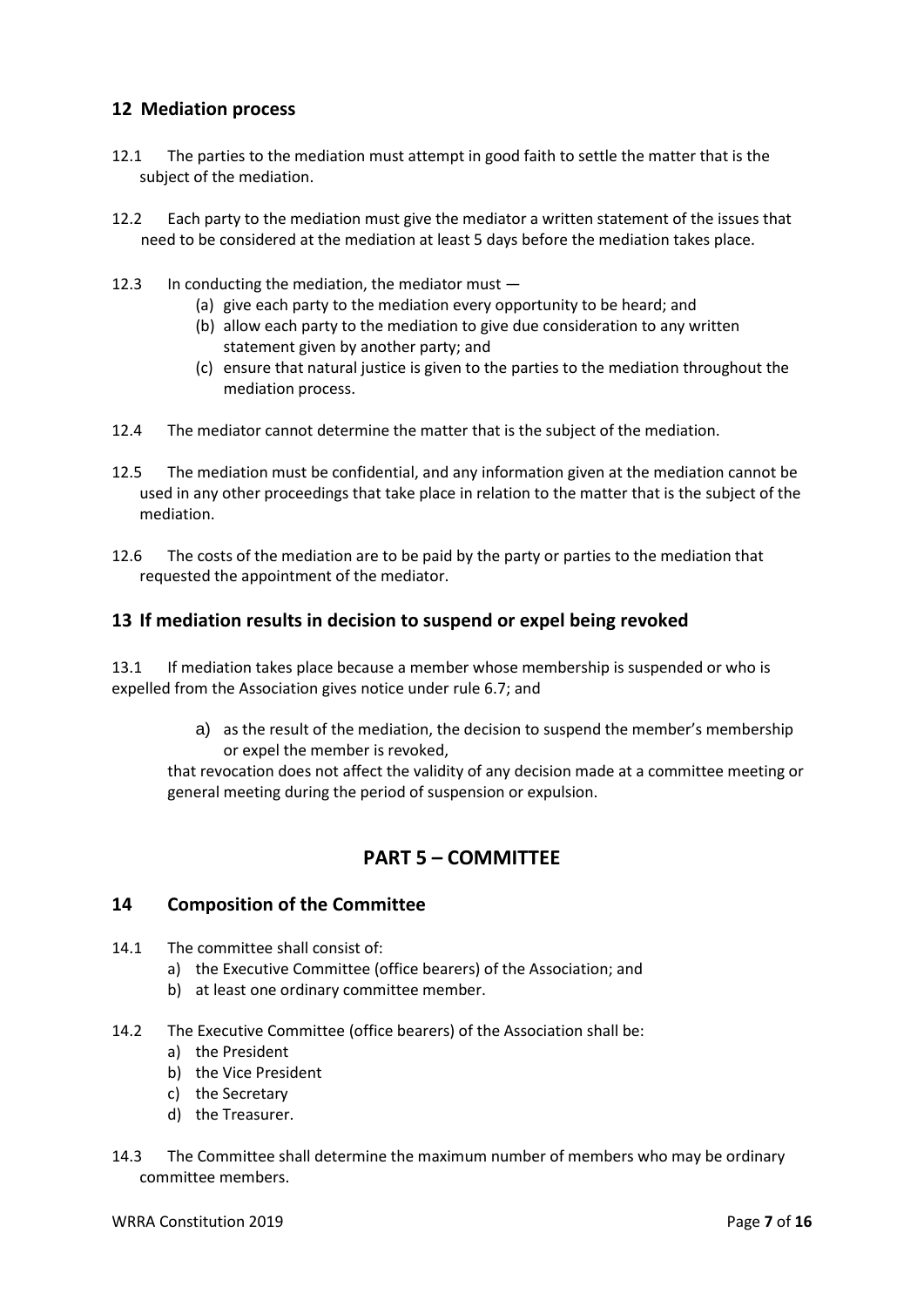# **15 Duties of Committee Members and Office Bearers**

- 15.1 A committee member must exercise his or her powers and discharge his or her duties in accordance with sections 44, 45 or 46 of the Act.
- 15.2 The duties and responsibilities of Office Bearers of the Association are shown in Appendix B to this Constitution.

# **16 Election of Office Bearers and Ordinary Members of the Committee and Tenure of Office**

- 16.1 Executive Committee members (Office Bearers) and ordinary members of the Committee shall be members of the Association and shall be elected at each Annual General Meeting (AGM).
- 16.2 In addition to the Office Bearers (as described in Appendix B), up to six ordinary committee members may be elected at the AGM.
- 16.3 Nominations may be accepted verbally at the AGM if no written nominations are received. Candidates for election must complete the appropriate election nomination form.
- 16.4 Candidates for election, who are unable to be present at the Annual General Meeting (AGM), must give prior notice of their nomination in writing prior to the meeting in accordance with the election nomination form available on the Association's website.
- 16.5 Candidates for election must not be a prohibited person under section 39 of the Act (refer Appendix D).
- 16.6 Subject to rule 16.1, a committee member holds office until the positions on the committee are declared vacant at the next Annual General Meeting.
- 16.7 A committee member may be re-elected.

## **17 Resignation of Committee Members**

- 17.1 A Committee Member should deliver notice in writing of his/her resignation from the Association to the members of the Executive Committee.
- 17.2 Where a person ceases to be a member of the Association's committee, that person is required, as soon as is practicable, deliver to a member of the committee, all of the relevant documentation or records, held by that person.

## **18 When Memberships of Committee Ceases**

- 18.1 A person ceases to be a member of the committee if the person;
	- dies or otherwise ceases to be a member, or
	- resigns in accordance with rule 17.1, or
	- becomes ineligible to accept an appointment or act as a committee member under section 39 of the Act, or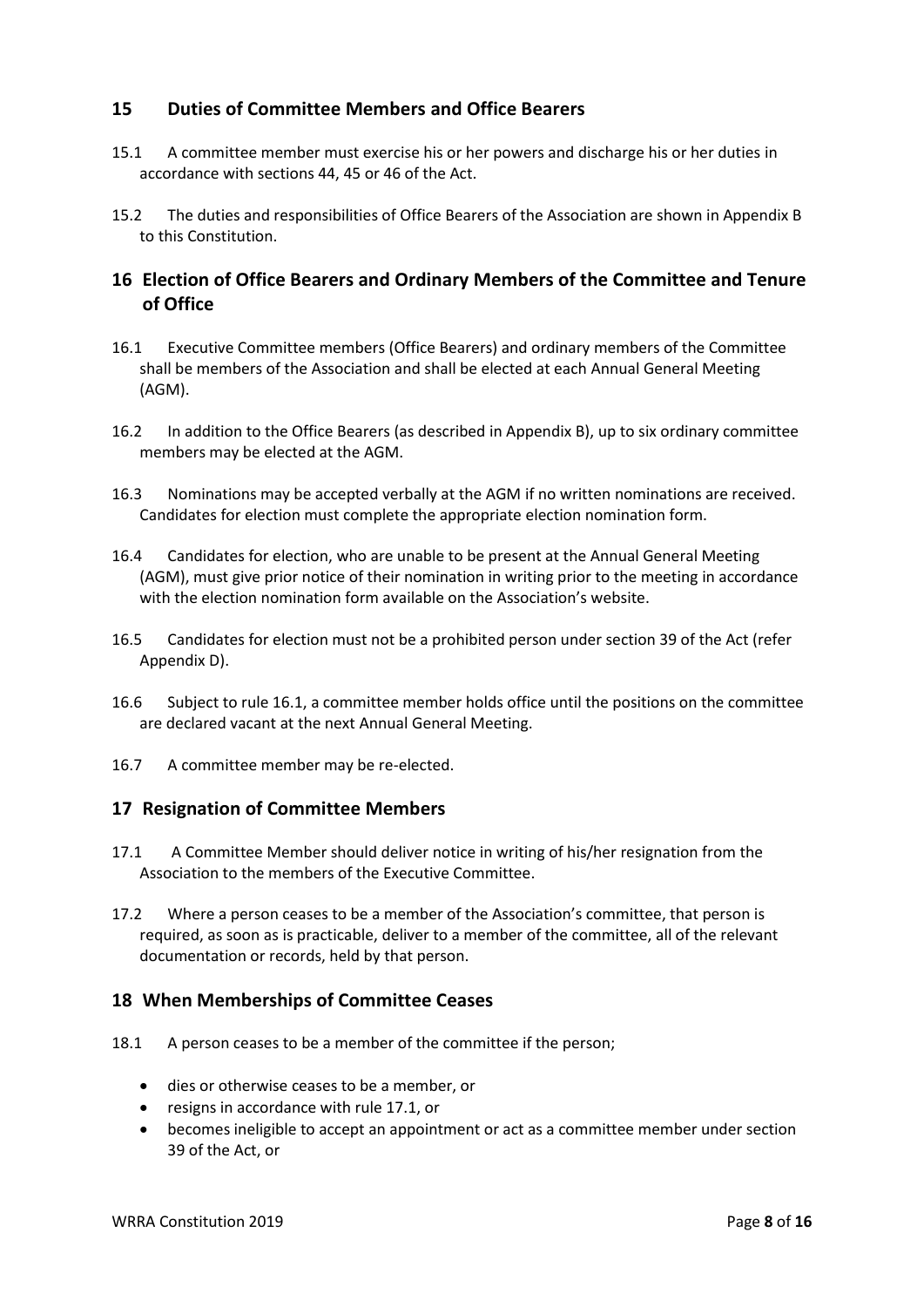- becomes permanently unable to act as a committee member because of a mental or physical disability; or
- fails to attend 3 consecutive Committee meetings, of which the person has been given notice, without having notified the Committee that the person will be unable to attend.
- 18.2 Section 39 of the Act is listed at Appendix D.

## **19 Powers of the Committee**

- 19.1 The Committee shall have the day to day control and management of the affairs and finances of the Association and shall be responsible to the Annual General Meeting.
- 19.2 The Committee may form sub-committees to deal with particular aspects of its work. Such sub-committees shall be responsible to the Committee. Sub-committees so formed shall each include at least one member of the Executive Committee.
- 19.3 The Executive Committee may appoint a member to fill a vacant position on the Executive Committee.
- 19.4 Nominations for vacant positions as mentioned in 19.3 must be formally endorsed at a Committee meeting by a simple majority of the Committee members present.

# **PART 6 – MEETINGS**

## **20 Annual General Meeting**

- 20.1 The Annual General Meeting (AGM) shall be held in the month of July each year. The place and time to be held to be determined by the Executive Committee.
- 20.2 The ordinary business of the annual general meeting is as follows
	- (a) to confirm the minutes of the previous annual general meeting and of any special general meeting held since then if the minutes of that meeting have not yet been confirmed;
	- (b) to receive and consider
		- (i) the President's annual report on the Association's activities during the preceding financial year; and
		- (ii) the financial report of the Association for the preceding financial year;
	- (c) to elect the office bearers of the Association and other committee members;
	- (d) if applicable, to appoint or remove a reviewer or auditor of the Association in accordance with the Act;
	- (e) to confirm or vary the membership fees to be paid by members.
- 20.3 Any other business of which notice has been given in accordance with these rules may be conducted at the annual general meeting.
- 20.4 Any Canning City Councillor or financial member may preside over the elections at the AGM, as determined by the outgoing President.
- 20.3 The new President shall preside over the remainder of the meeting once elected.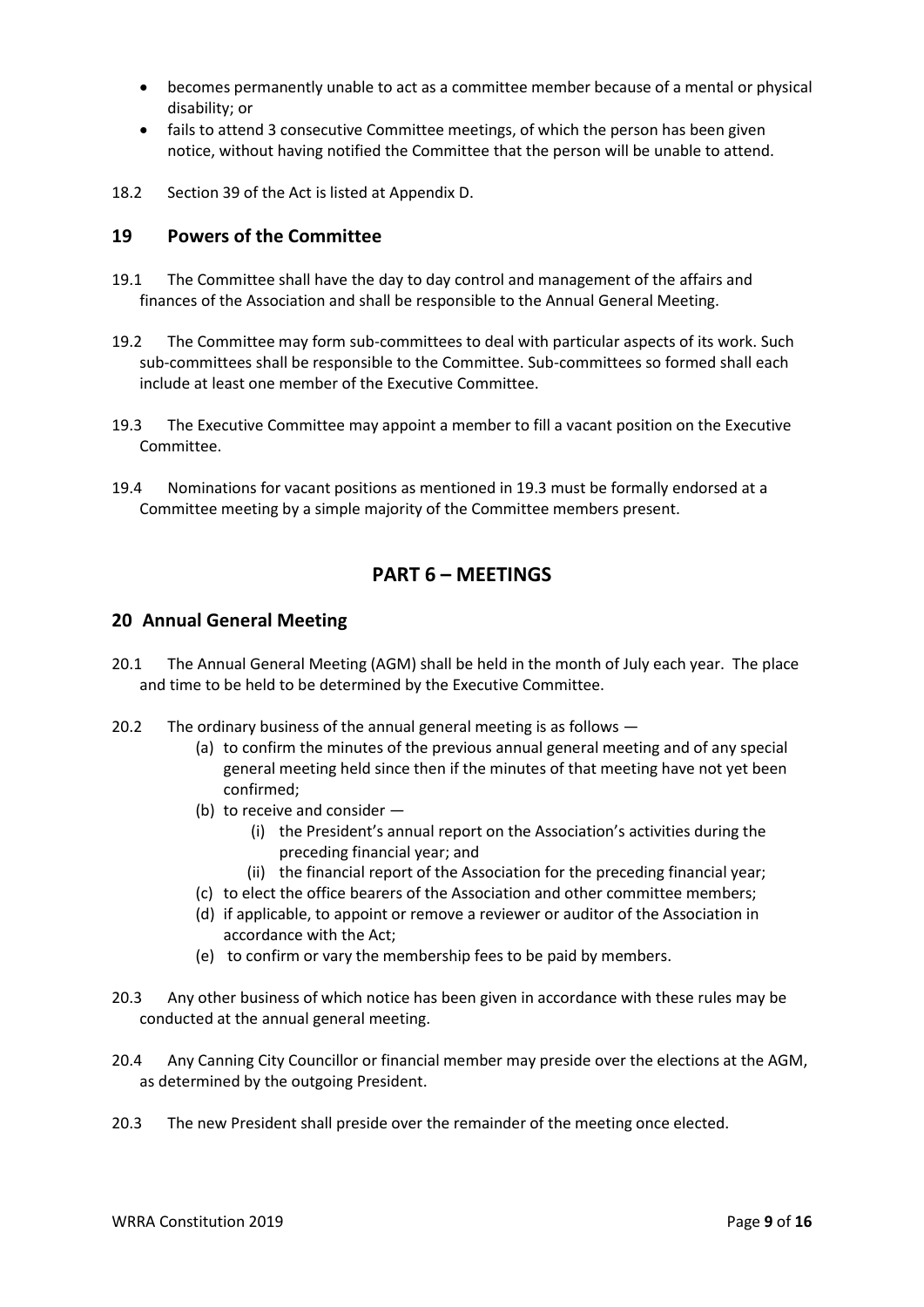- 20.4 If no President is elected, or the elected President is unable to attend the AGM, a Chair shall be nominated to preside over the remainder of the meeting, and be approved by the majority of Committee members present at the meeting.
- 20.5 A member of the committee who has a material personal interest in a matter being considered at a committee meeting must, as soon as he or she becomes aware of that interest, disclose the nature and extent of his or her interest to the Committee.
- 20.6 The same rule applies for Special General Meetings and Committee meetings.

# **21 Special General Meetings**

- 21.1 The committee may convene a special general meeting
- 21.2 The Secretary shall convene a Special Meeting when requested by a petition signed by not less than five (5) financial members of the Association or as directed by the Executive Committee.
- 21.3 The members requiring a special general meeting to be convened must;
	- (a) make the requirement by written notice given to the secretary; and
		- (b) state in the notice the business to be considered at the meeting; and
		- (c) each sign the notice.
- 21.4 The only business dealt with by a Special Meeting will be that as outlined in the notice of the meeting.

## **22 Committee Meetings**

- 22.1 Committee meetings shall be held at such times and places as determined by the Executive Committee.
- 22.2 The committee shall meet at least three times per year.
- 22.3 The President shall preside over the committee meeting.
- 22.4 The President may nominate a member of the Executive Committee to preside over meetings in their place.
- 22.5 If the member nominated by the President, is unable to chair a meeting, an "Alternative Chair" may be elected by the majority of Committee members present at the meeting.
- 22.6 If no President is elected, or the elected President is unable to attend the committee meeting, a Chair shall be nominated to preside over the meeting, and be approved by the majority of Committee members present at the meeting.
- 22.7 The order of business at a committee meeting may be determined by the committee members at the meeting.
- 22.8 Any member of the Association may attend a committee meeting, but are not able to vote on any motion.

# **23 Notice of Meetings**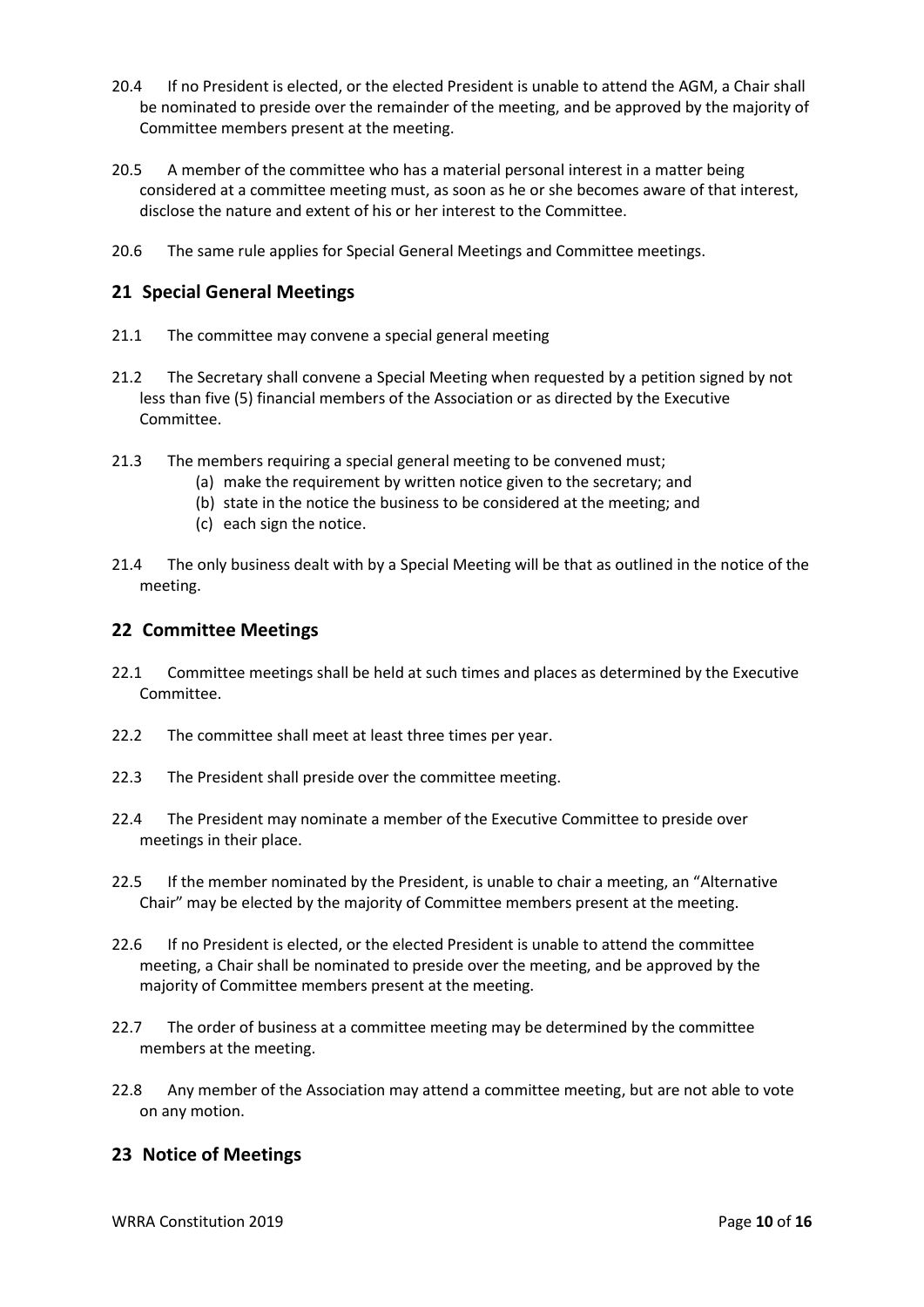#### **23.1 Annual General Meeting (AGM)**

- 23.1.1 At least fourteen (14) days notice must be given.
- 23.1.2 Sufficient notice shall be deemed to be written notice to all members of the Association, together with a community notice published in one (or more) of the local newspapers and a notice on the homepage of the Association's website.

#### **24.2 Committee Meeting**

24.2.1 At least seven (7) days notice must be given to Committee members.

#### **24.3 Special General Meeting**

24.3.1 At least fourteen (14) days notice must be given, except when winding up of the Association is proposed when twenty-one (21) days notice is required.

#### **24.4 Executive Committee Meeting**

24.4.1 At least twenty-four (24) hours notice must be given.

## **25 Quorums**

- 25.1 A quorum for Executive Committee meetings, and Committee meetings shall comprise fiftyone (51) percent of all duly elected committee members.
- 25.2 A quorum for a Sub-Committee meeting shall comprise fifty-one (51) percent of the nominated Sub-Committee members.
- 25.3 A quorum for the Annual General Meeting (AGM) shall comprise ten members.
- 25.4 A quorum for a special general meeting shall comprise ten members.
- 25.5 If a quorum is not present within 30 minutes after the notified commencement time of a general meeting;
	- (a) in the case of a special general meeting the meeting lapses; or
	- (b) in the case of the annual general meeting  $-$  the meeting is adjourned to  $-$ 
		- (i) the same time and day in the following week; and
			- (ii) the same place, unless the chairperson specifies another place at the time of the adjournment or written notice of another place is given to the members before the day to which the meeting is adjourned.

## **26 Voting**

#### **26.1 Annual General Meetings and Special General Meetings**

- 26.1.1 Members shall be entitled to exercise one (1) vote on any resolution or election at a general meeting at which they are present and entitled to vote.
- 26.1.2 Voting shall be by simple majority except where otherwise expressly provided herein.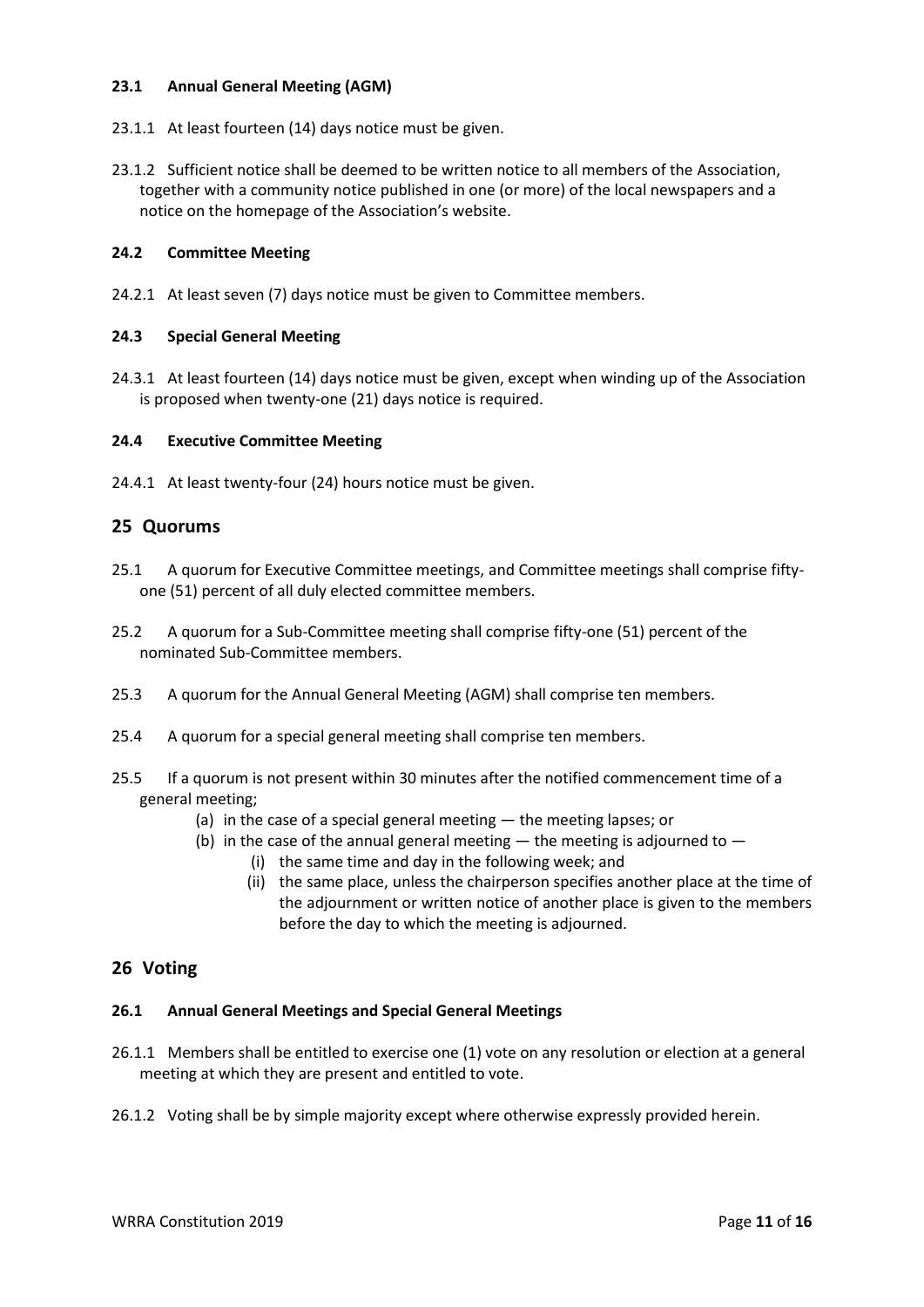- 26.1.3 Voting shall be by show of hands but any two members shall be entitled to demand a division or poll. Unless a division is demanded a declaration by the Chairperson that a resolution has been carried shall be deemed a resolution of the Association.
- 26.1.4 In the event of a tied vote the motion will be lost, no resolution will be carried and matter discussed further at a subsequent Committee Meeting.

## **26.2 Committee Meetings**

- 26.2.1 Each committee member present at a committee meeting has one vote on any question arising at the meeting.
- 26.2.2 A motion is carried if a majority of those present vote in favour.
- 26.2.3 Voting shall be by show of hands.
- 26.2.4 If the event of a tie, the Chairperson shall have a second or casting vote.
- 26.2.3 Any ordinary member present is not entitled to a vote.

# **PART 7 – FINANCIAL MATTERS**

#### **27 Finance**

- 27.1 The funds of the Association may be derived from annual subscriptions, donations, fundraising activities, grants, interest and any other sources approved by the committee.
- 27.2 All membership fees received are recorded in the Association's database system.
- 27.3 All other moneys received on behalf of the Association are recorded in the Association's banking records.
- 27.4 Payments made by the Association shall only be at the authority of an Executive or Committee Meeting; all such payments shall be by cheque or withdrawal forms signed by any two Executive Committee members.
- 27.5 The Treasurer shall prepare and certify a financial statement for presentation to each Committee Meeting of the Association and at other times as directed by the Executive Committee.
- 27.6 The Treasurer shall prepare a balance sheet and financial statement for presentation together with an annual report to each Annual General Meeting (AGM).
- 27.7 As a Tier 1 Association, members can pass a resolution that an audit of the accounts be completed.
- 27.8 If required, a person nominated by the Executive Committee shall audit the annual statement of Accounts and Balance Sheet of the Association and certify the accuracy of the financial report.
- 27.9 The Financial Year shall end on the last day of June each year.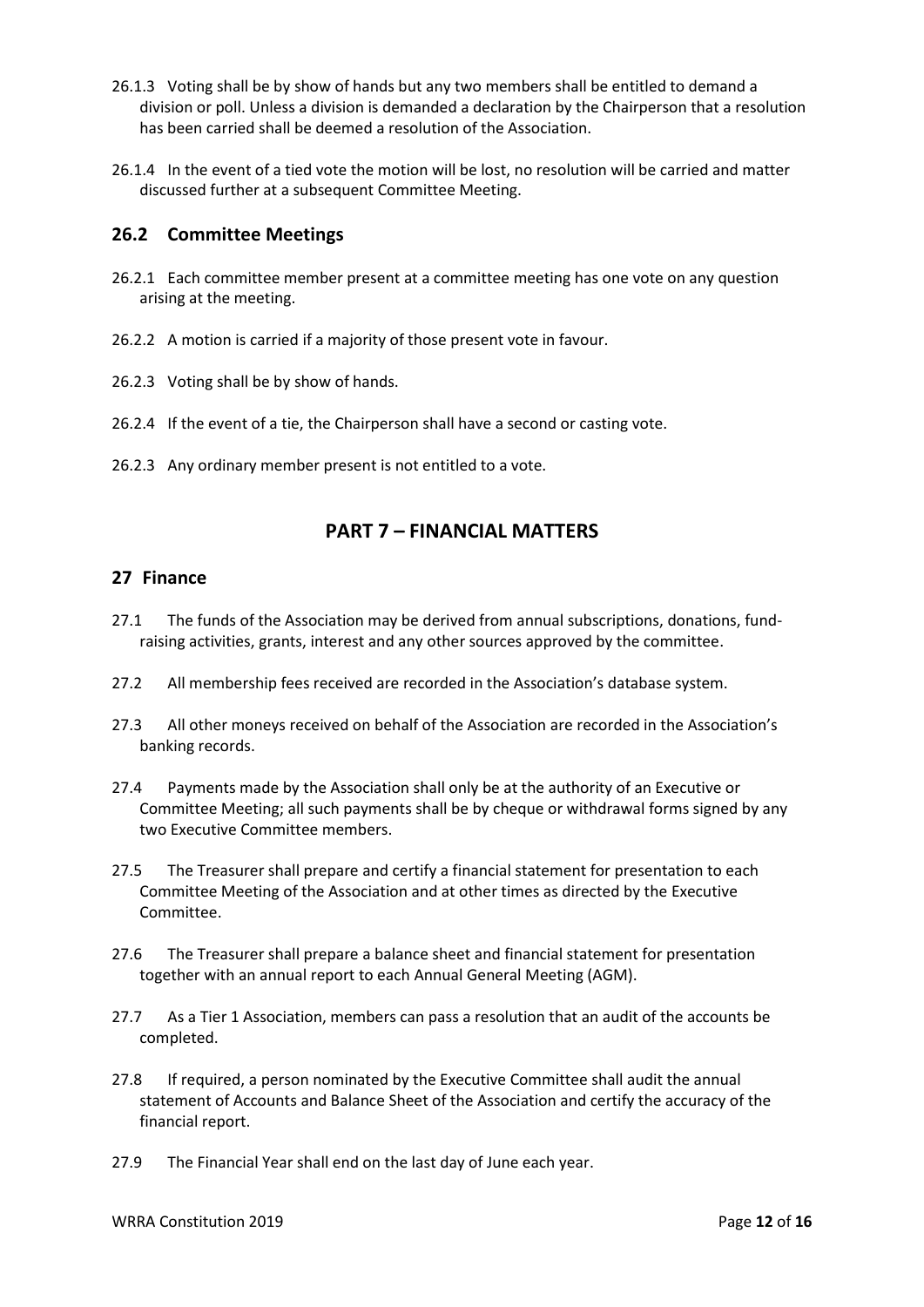27.10 Each subsequent financial year of the Association is the period of 12 months commencing at the termination of the first financial year or the anniversary of that termination.

# **PART 8 – GENERAL MATTERS**

#### **28 Common Seal of Association**

- 28.1 The Association shall have a common seal on which its corporate name shall appear in legible characters.
- 28.2 The common seal of the Association shall not be used without the express authority of the Executive Committee and every use of that common seal shall be recorded in the minutes of the Committee meeting where express authority was granted.
- 28.3 The affixing of the common seal of the Association shall be witnessed by two members of the Executive Committee.
- 28.4 The common seal of the Association shall be kept in the custody of the Secretary.

## **29 Standing Orders and Rules of Debate**

29.1 The standing orders and rules of debate to be observed at all General Meetings of the Association are shown in Appendix C.

#### **30 Interpretation**

30.1 The interpretation of the Constitution, "Rules and by-laws of the Wilson Residents and Ratepayers' Association Inc" shall be at the determination of the Executive Committee whose decision shall be binding on all members.

#### **31 Alteration to Constitution and Rules**

- 31.1 No new clauses may be added; nor shall any clause be amended, altered or rescinded unless by consent of two-thirds majority of the financial members present at an Annual General Meeting (AGM), Committee Meeting or Special Meeting.
- 31.2 At least twenty-one (21) days notice prior to the date of the meetings shall be given by the Secretary to financial members of the Association of any proposal to alter the Constitution or rules. Notice of such proposal shall be included in the notice convening the meeting at which the proposal is to be considered. Copies of new or amended clauses shall be made available for public viewing.

## **32 Winding Up**

- 32.1 A Special General Meeting called for the purposes may, by a three quarters majority vote of the members present and eligible to vote, resolve to dissolve the Association. If such a resolution is confirmed by a similar majority at a subsequent Special Meeting held not less than twenty-one days thereafter, then the Association shall be deemed to be dissolved.
- 32.2 If on winding up or dissolution of the Association there remains after satisfaction of all its debts and liabilities, any property whatsoever, such property shall be given or transferred to any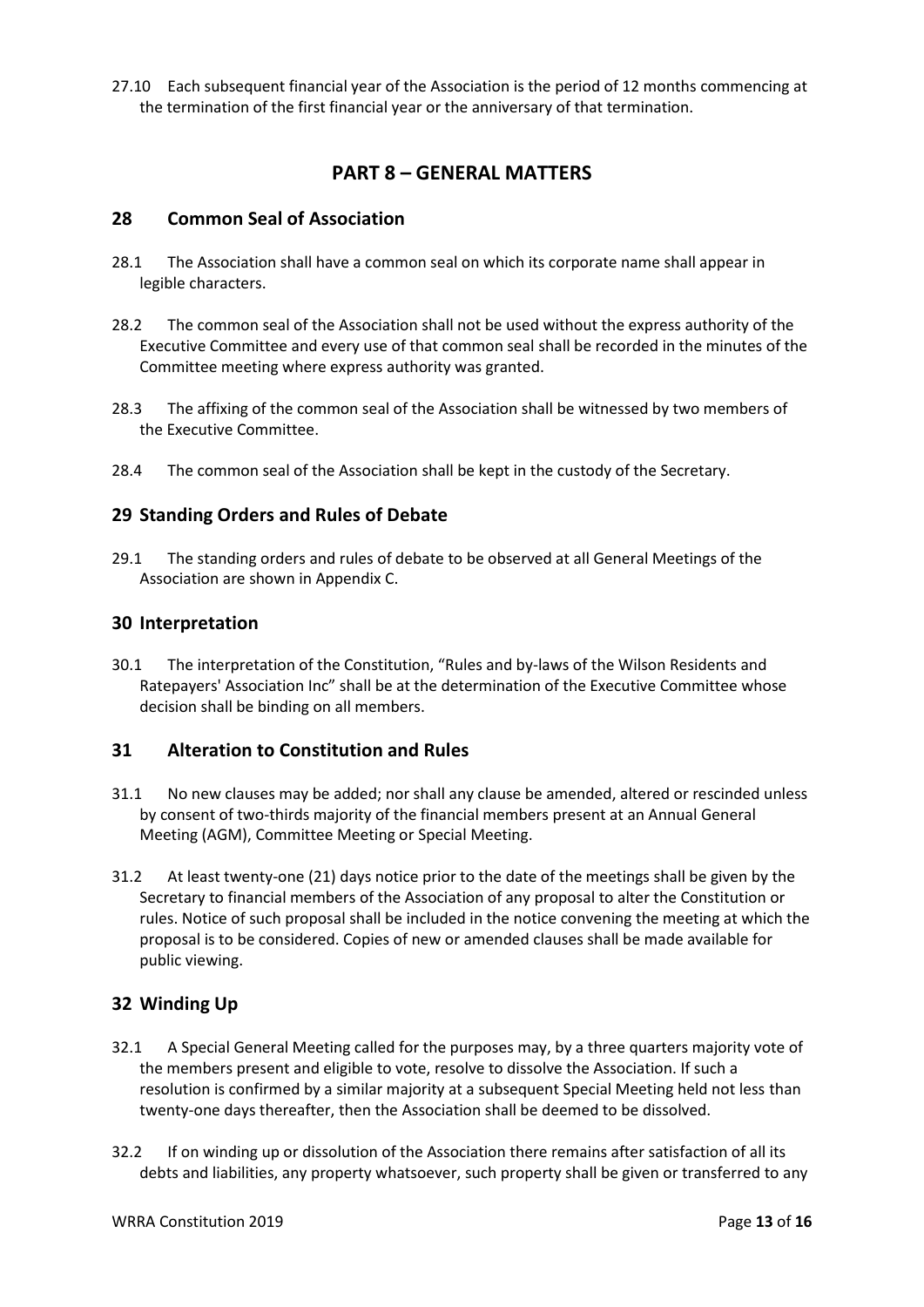organisation constituted with objectives similar to those of the Association, or in the absence of such an organisation, shall be disposed of to any charitable organisations as may be determined by the members present.

Signed

…………………………………………………………… ……………………………………………………………

Honorary President **Honorary Secretary** 

Date: ………………………………………………….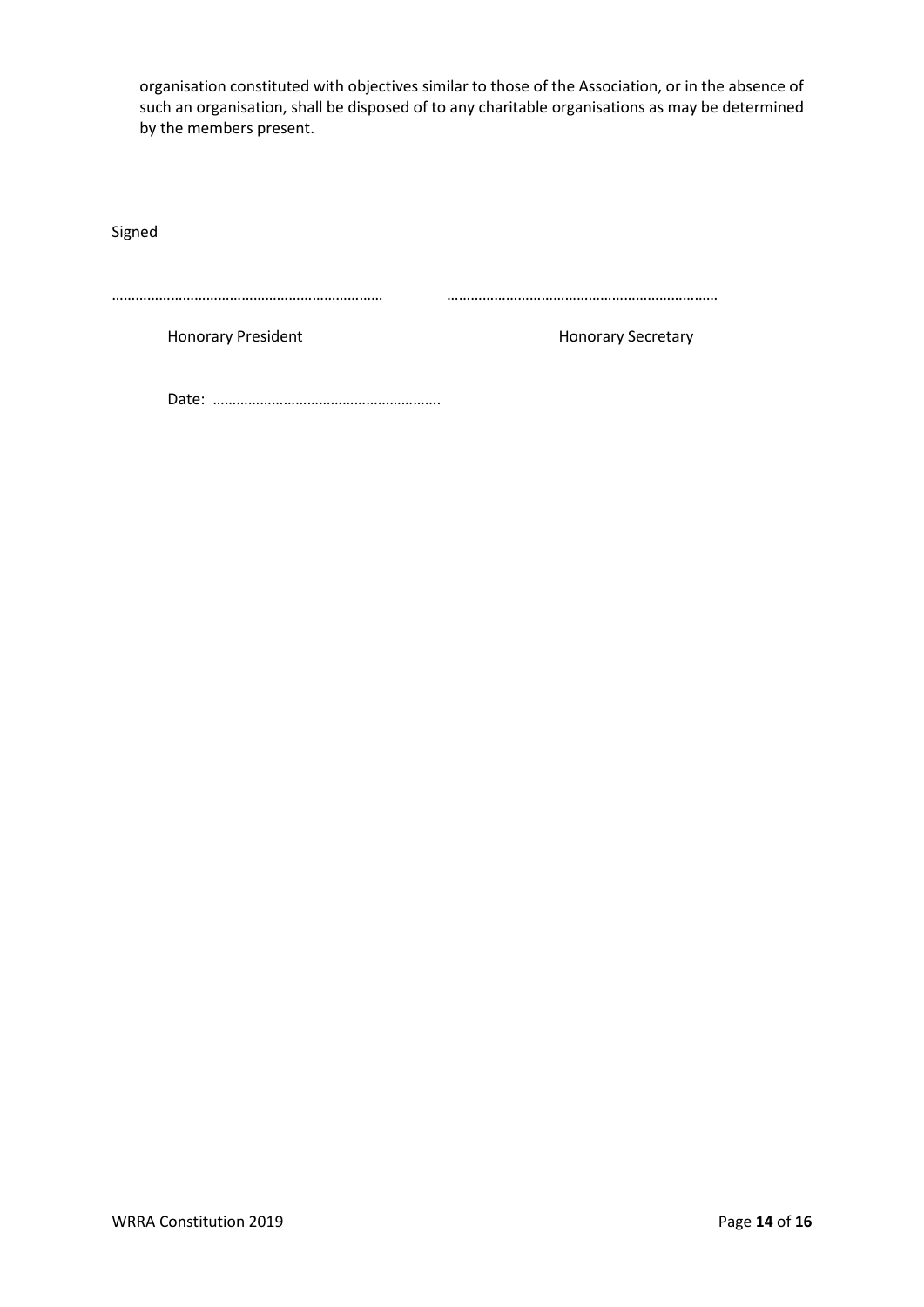## **APPENDIX A**

#### **BOUNDARIES**

The boundaries of the Association shall be in the area as defined by the City of Canning for Wilson and adjacent parts of Cannington bounded by Albany Highway (west side), Manning Road (south side), Fleming Avenue (east side) and Mason Street.

#### **APPENDIX B**

#### **DUTIES OF OFFICERS**

1. The Honorary President shall act as head of the Executive Committee. He / she shall carry out the duties described in Rules 20.2 and 20.4 and Appendix C and is to preside

at all meetings of the Association, unless the President nominates the Vice President or a Committee member to chair the meeting as outlined in Rule 22.4.

2. The Honorary Vice-President shall assist the President in the discharge of his or her duties.

3. The Honorary Secretary shall conduct the correspondence of the Association and shall have custody of its documents. His / Her duties are described in Rules 23, 28 and 31, including the keeping of correct minutes of proceedings and the giving notice of meetings and agendas.

4. The Honorary Treasurer shall be responsible for the implementation of Rule 4 and Part 7. He or she shall also carry out such duties, related to financial affairs of the Association, as may be decided from time to time by the Executive Committee.

#### **APPENDIX C**

#### **STANDING ORDERS AND RULES OF DEBATE**

The following order or procedure shall be adhered to as far as they are relevant at all meetings of the Association:

#### **STANDING ORDER OF PROCEDURE**

1. President (or a nominated Chairperson) shall take the Chair at the time appointed for the meeting, and, upon ascertaining that a Quorum is present, shall then declare the meeting open for the transaction of business.

- 2. The Chairperson shall cause the notice convening the meeting to be read.
- 3. Introduction and welcome to new members, visitors and observers.
- 4. Apologies and non-attendance.

5. Minutes of previous meeting(s). Minutes shall be presented for confirmation but no discussion shall be allowed except as to their accuracy as a record the proceedings.

6. Business arising out of previous minutes.